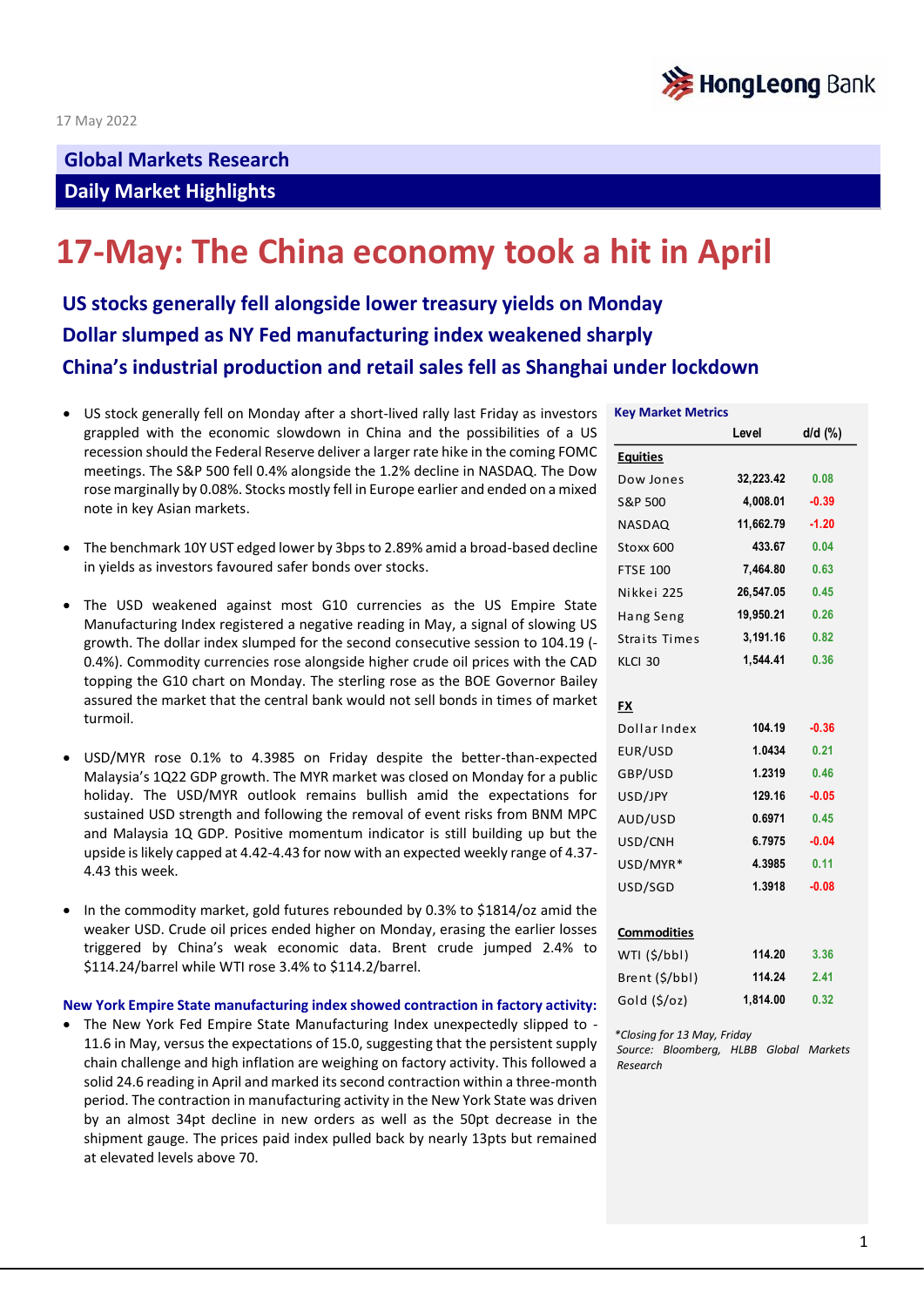

#### **Eurozone posted the largest trade deficit on record:**

• The Eurozone registered a record trade deficit of €17.6b in March (Feb: -€11.3b). Imports rose by 3.5% m/m increase while exports had climbed modestly by 0.9% m/m in a month when industrial production had fallen sharply by 1.8% m/m amid the similar situation of supply chain constraints and high inflation.

#### **Japan's producer price inflation jumped in April:**

- Japan's producer price index jumped 1.2% m/m in April (Mar: +0.9%), reflecting the surge in manufacturing and agriculture sector prices. This brings the y/y PPI inflation to 10.0% (Mar: +9.7%).
- Machinery tool orders fell 6.8% m/m in April (Mar: +19.6%), reflecting falls in both domestic and foreign demand. On a y/y basis, orders were 25% higher compared to the same month last year, a weaker reading for the third consecutive month.

#### **China's economic activity slumped in April:**

• China's April indicators came in weaker than expected as the Chinese economy took a major battering from the Shanghai lockdown and the concurrent restrictions imposed in other parts of the country to stem the Covid-19 pandemic. Industrial production plunged 2.9% y/y in April (Mar: +5.0%), marking its first official decline since March 2020 as some factories were forced to halt operations and supply chain constraints further disrupted the production of those that were able to operate. Retail sales fell more-than-expected, by 11.1  $v/v$  (Mar: -3.5%), compared to the forecast of 6.6% decline as consumer's retail spending fell for the second straight month. The surveyed jobless rate rose to 6.1% in the same month (Mar: 5.8%). On the same day, the PBOC had maintained the 1Y medium term lending facility rate (MLF) unchanged at 2.85%.

### **House View and Forecasts**

| <b>FX</b>  | <b>This Week</b> | <b>2Q-22</b> | 3Q-22     | 4Q-22     | 1Q-23     |
|------------|------------------|--------------|-----------|-----------|-----------|
| <b>DXY</b> | 103-106          | 106.00       | 108.00    | 105.00    | 103.00    |
| EUR/USD    | 1.02-1.05        | 1.02         | 1.00      | 1.01      | 1.03      |
| GBP/USD    | 1.20-1.23        | 1.21         | 1.20      | 1.22      | 1.24      |
| AUD/USD    | $0.67 - 0.70$    | 0.69         | 0.68      | 0.69      | 0.70      |
| USD/JPY    | 127-131          | 133.00       | 135.00    | 133.00    | 132.00    |
| USD/MYR    | 4.37-4.43        | 4.38         | 4.40      | 4.38      | 4.35      |
| USD/SGD    | 1.39-141         | 1.39         | 1.40      | 1.38      | 1.37      |
|            |                  |              |           |           |           |
| Rates, %   | Current          | <b>2Q-22</b> | 3Q-22     | 4Q-22     | 1Q-23     |
| Fed        | $0.75 - 1.00$    | 1.25-1.50    | 2.00-2.25 | 2.50-2.75 | 2.50-2.75 |
| <b>ECB</b> | $-0.50$          | $-0.50$      | $-0.50$   | $-0.25$   | $-0.25$   |
| <b>BOE</b> | 1.00             | 1.25         | 1.25      | 1.25      | 1.25      |
| <b>RBA</b> | 0.35             | 0.50         | 0.75      | 1.00      | 1.25      |
| <b>BOJ</b> | $-0.10$          | $-0.10$      | $-0.10$   | $-0.10$   | $-0.10$   |
| <b>BNM</b> | 2.00             | 2.00         | 2.25      | 2.25      | 2.50      |

*Source: HLBB Global Markets Research*

#### **Up Next**

| <b>Events</b>                               | Prior |
|---------------------------------------------|-------|
| SG Non-oil Domestic Exports YoY (Apr)       | 7.7%  |
| AU RBA Minutes of May Policy Meeting ()     |       |
| UK Payrolled Employees Monthly Change (Apr) | 35k   |
| UK Average Weekly Earnings 3M/YoY (Mar)     | 5.4%  |
| UK ILO Unemployment Rate 3Mths (Mar)        | 3.8%  |
| UK Employment Change 3M/3M (Mar)            | 10k   |
| EZ Employment QoQ (1Q P)                    | 0.5%  |
| EZ GDP SA QoQ $(1Q \text{ P})$              | 0.2%  |
| US Retail Sales Advance MoM (Apr)           | 0.7%  |
| US Industrial Production MoM (Apr)          | 0.9%  |
|                                             |       |